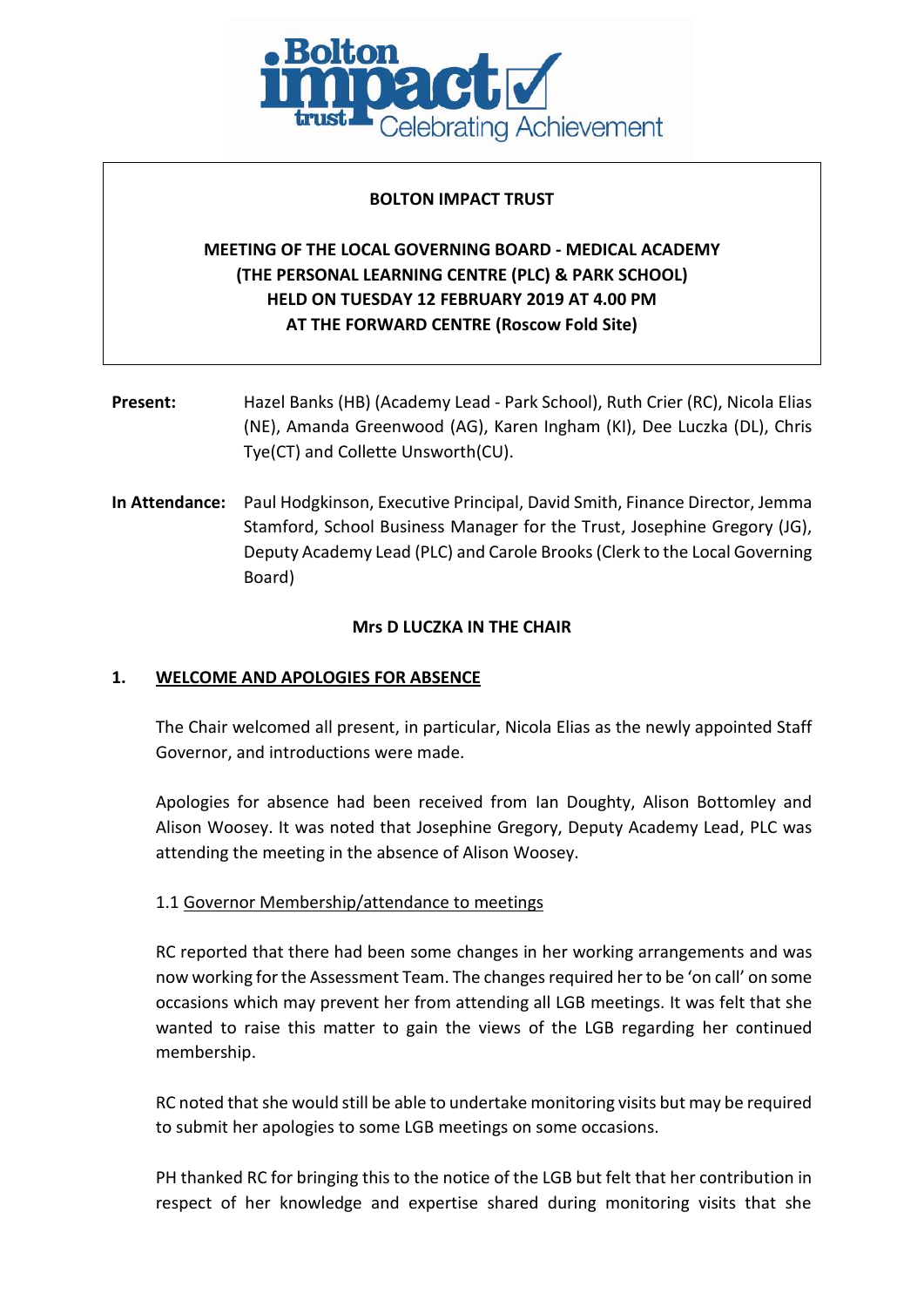undertook was so valuable that he didn't feel that missing some meetings would cause too much of a problem.

Governors discussed this matter and agreed with the comments PH made. RC thanked Governors for their understanding.

## **2. DECLARATION OF INTEREST**

### 2.1 Declarations of direct/indirect Pecuniary Interest

No declarations of pecuniary interest or conflict of interest were made

#### 2.2 Register of Business Interests

The Chair requested any Governors that were **not** present at the last meeting to complete and return their Register of Business Interest Forms to David Smith or Gemma Stamford before the end of this meeting.

Mr E Swift and Mrs R Crier duly completed and returned the required forms.

The Clerk noted that as per the minutes of the last meeting, the only other outstanding forms to be returned were from Lauren Beanland whom had since resigned from the LGB.

### **3. SAFEGUARDING SELF-DECLARATION**

A decision had been taken by the Governing Board that all individuals would complete a self-declaration form to state that they had not received any criminal convictions or cautions within the previous 12 months, which had not already been reported to the Chair of the Board.

The following Governors not present at the last meeting duly completed and returned he required self-declaration.

Mr E Swift and Mrs R Crier duly completed and returned the required forms.

The Clerk noted that as per the minutes of the last meeting, the only other outstanding form to be returned was from Lauren Beanland whom had since resigned from the LGB.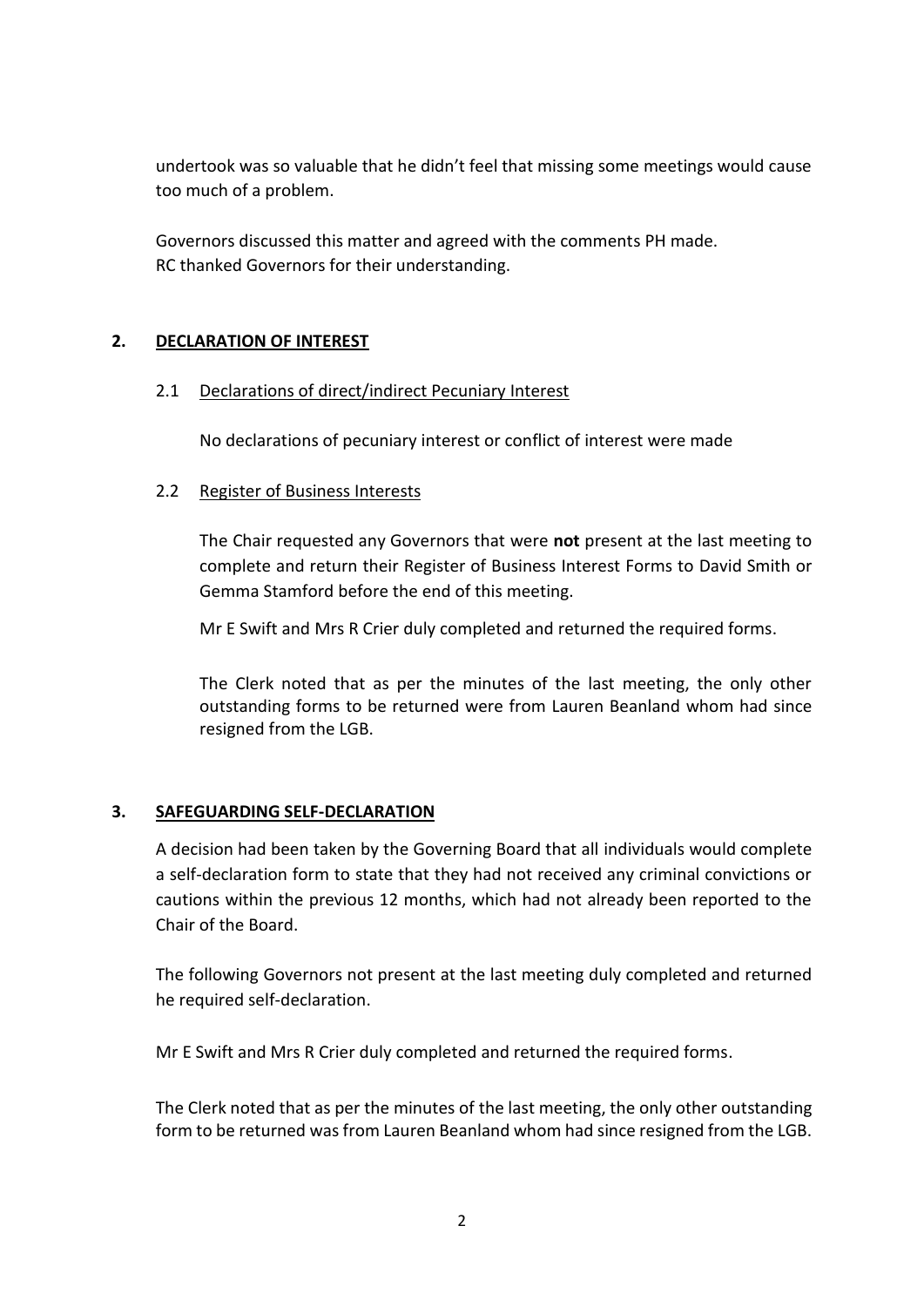#### **4. DECLARATION OF ELIGIBILITY AND PRIVACY CONSENT FORM**

The Clerk tabled a Declaration of Eligibility/Privacy Consent form to each Governor for their completion and return before the end of this meeting.

The Clerk referred to the briefing note circulated with the agenda papers reporting that the Governance Services had published a Privacy Notice which provided privacy information for people accessing Governance Services. The notice described how Governance Services collected, uses and shared personal information about governors, trustees and leaders in relation to governance services and the types of personal information needed to process.

It was noted that the information held by the service varied dependent on the services used and related to matters of school or academy governance only, for example, providing clerking and training services, booking on training and development sessions and applying to become a school governor.

It was advised that all governors, trustees and school leaders read the notice, together with any other privacy information which may be provided on specific occasions when collecting or processing personal information, so that all parties are aware of how and why the service uses such information.

The Governance Services Team requested all service users to complete the revised eligibility and privacy consent form which would:

- Ensure all service users have been made aware of the privacy notice and agree to the processing of their information
- Include the necessary eligibility criteria to hold office as a governor or trustee, including pre-appointment procedures for DBS and Section 128 Checks.
- Assist with ensuring all information held by Governance Services is correct and up to date.

It was noted that the following Governors absent from this meeting would also be required to complete the form and return it to the Clerk:

Alison Bottomley, Alison Woosey and Ian Doughty.

**Agreed:** That all local governors complete the eligibility and privacy consent form and return these to the clerk at the meeting.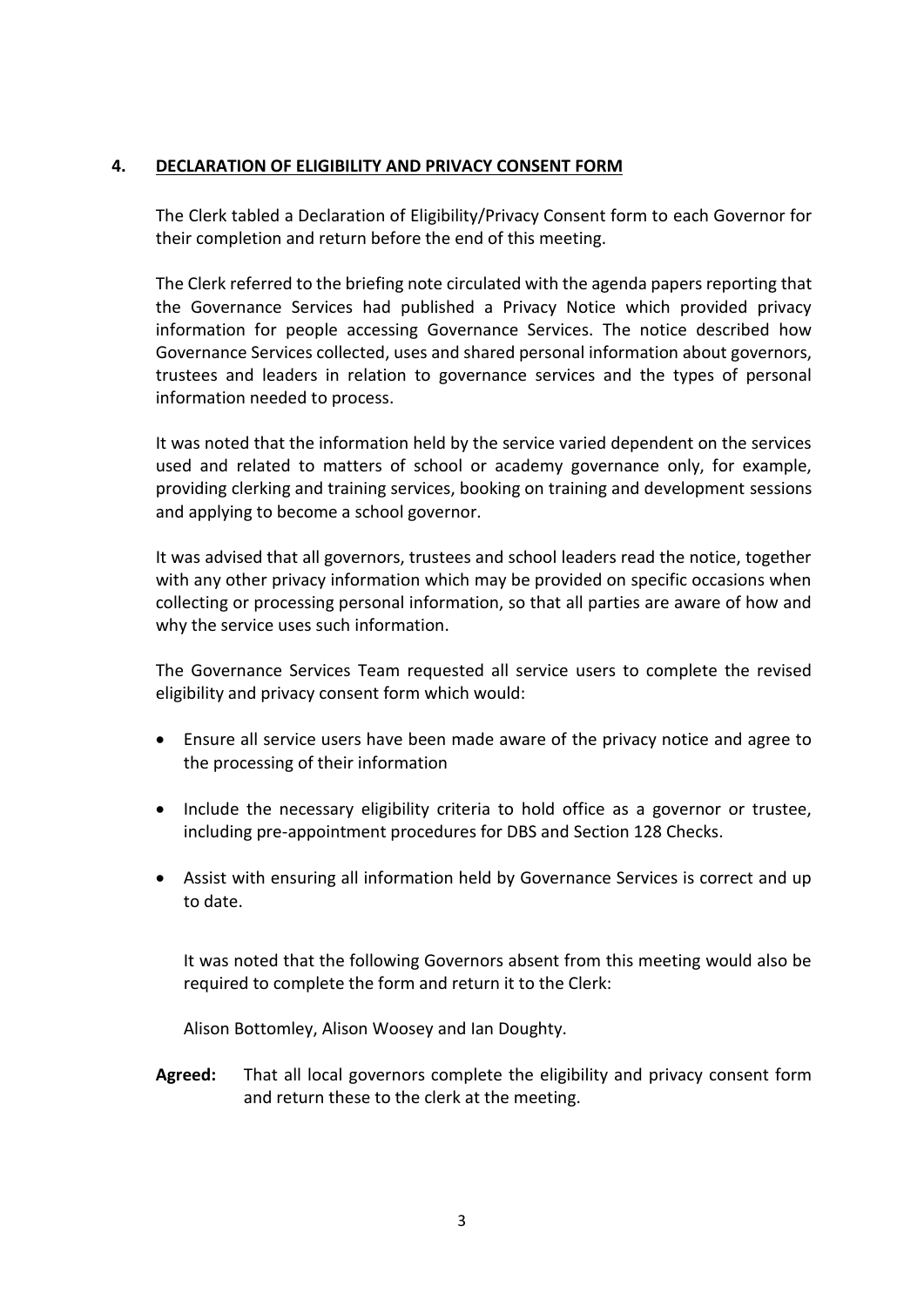### **5. MEMBERSHIP ISSUES**

#### 5.1 Current Vacancies

Governors had received a copy of the current membership of the LGB. The Clerk noted that there were currently vacancies for two Co-opted Governors should the Board wish to consider if there was a need to recruit suitable candidates.

The Clerk referred to the skills audit previously undertaken and asked if the outcome of this had informed any gaps in skills.

At this point in the meeting Mr Smith tabled a copy of the skills audit questionnaire asking that all Governors re-complete and return this before the end of the meeting.

Mr Smith noted that once the skills audit had been completed an evaluation would be undertaken to inform if there were any gaps in skills across the Board.

PH noted that the LGB was very well attended with a wide range of skills offered and did not feel that there was any urgency to recruit to these vacancies at this time.

- **Agreed**: That the LGB wait until the outcome of the skills audit is shared before considering recruiting to the current vacancies.
- **Action**: Governors to complete the skills audit questionnaire and return to Mr Smith before the end of this meeting.

### 5.2 Approval of The Revised Terms of Reference 2018/19

The Clerk referred to the terms of Reference circulated noting that PH had recently revised and personalised them to each LGB following the amalgamation of the Primary and Secondary Youth Challenge/Lever Park Behaviour LGB's.

The Clerk noted that these changes were required to be approved by the Trust at the next meeting.

**Agreed:** That the LGB approve the amendments made to the terms of reference for the Medical LGB 2019 as discussed, subject to ratification being made by the Trust Board at the next meeting.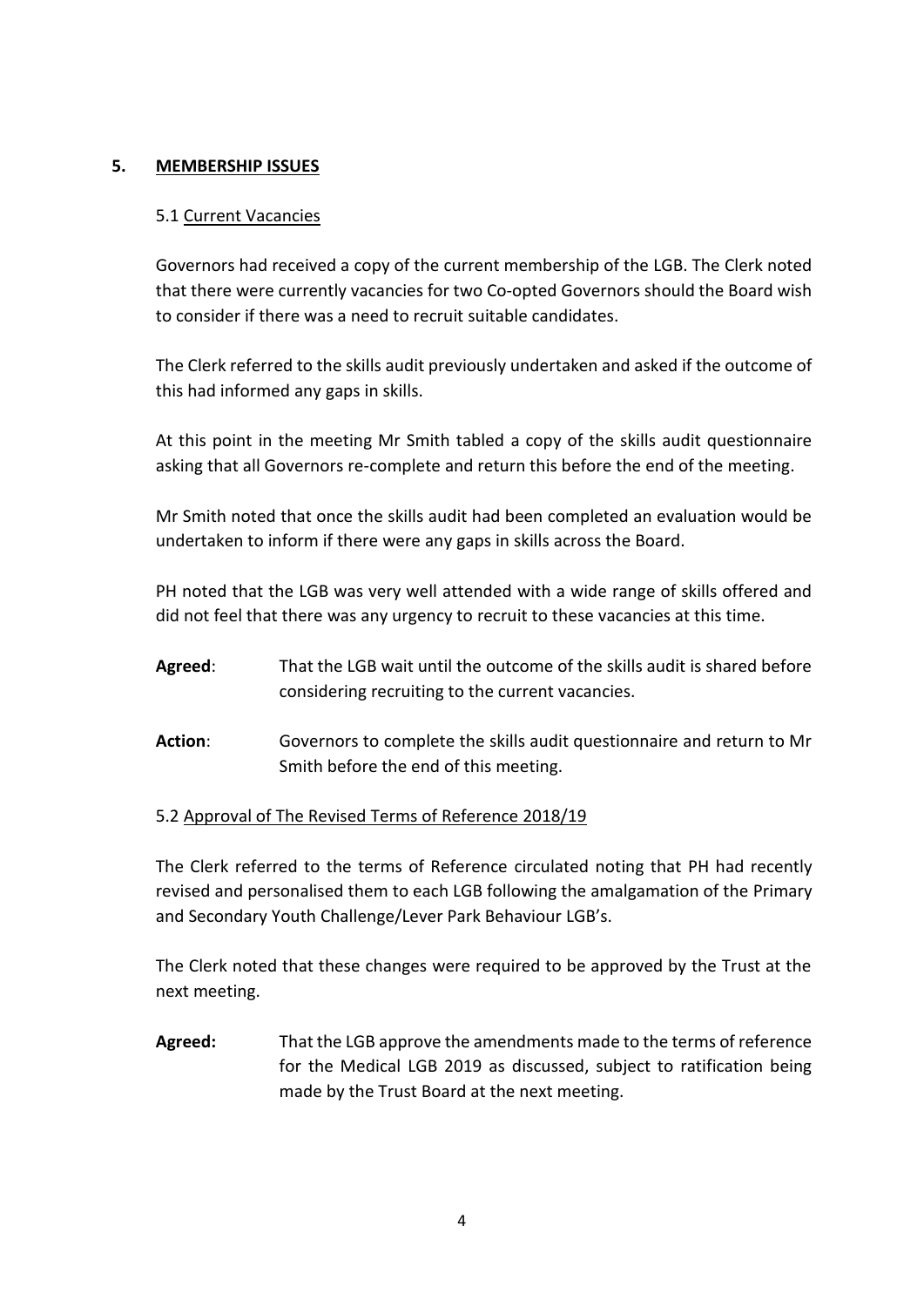### **6. MINUTES/MATTERS ARISING OF THE LAST MEETING**

Governors had received a copy of the minutes of the last Local Governing Board (LGB) meeting held on 16 October 2018 for their review and approval.

## Matters Arising

## 6.1 Link Governor Roles and Responsibilities, Minute number 6.1

DL confirmed that she had met with PH and both academy Leads to discuss all link Governor roles and responsibilities.

## 6.2 Capacity and Funding Issues, Minute number 6.3

Further to the minutes, and the meeting held with the LA, PH noted that this matter was on-going and was to be considered for a further future report.

### 6.3 Chairs Briefing/ESFA Document, Minute number 9.1

DL confirmed that she had met with PH and both Academy Leads to discuss the ESFA Document. PH confirmed that the Trusts risk register was capturing all aspects and risks related to this document.

### 6.4 Governor Conference themes, Minute number 9.2

DL confirmed that the Clerk had discussed the matters raised regarding Alternative Provisions being one of the topics/themes covered at future conferences. DL had also mentioned this to Governor Services and had been assured that the Team were considering this when planning their Conference in November 2019. It was likely that Mr Ashworth, Manager Governance Services would be in touch with PH to arrange a meeting to further discuss.

### 6.5 New Governor Induction Training, Minute number 9.3

DL asked that all new Governors ensure that they book on to this training.

**Action:** Nicola Elias to make the necessary arrangements to book onto the next available Course and advise Mrs Unsworth once completed.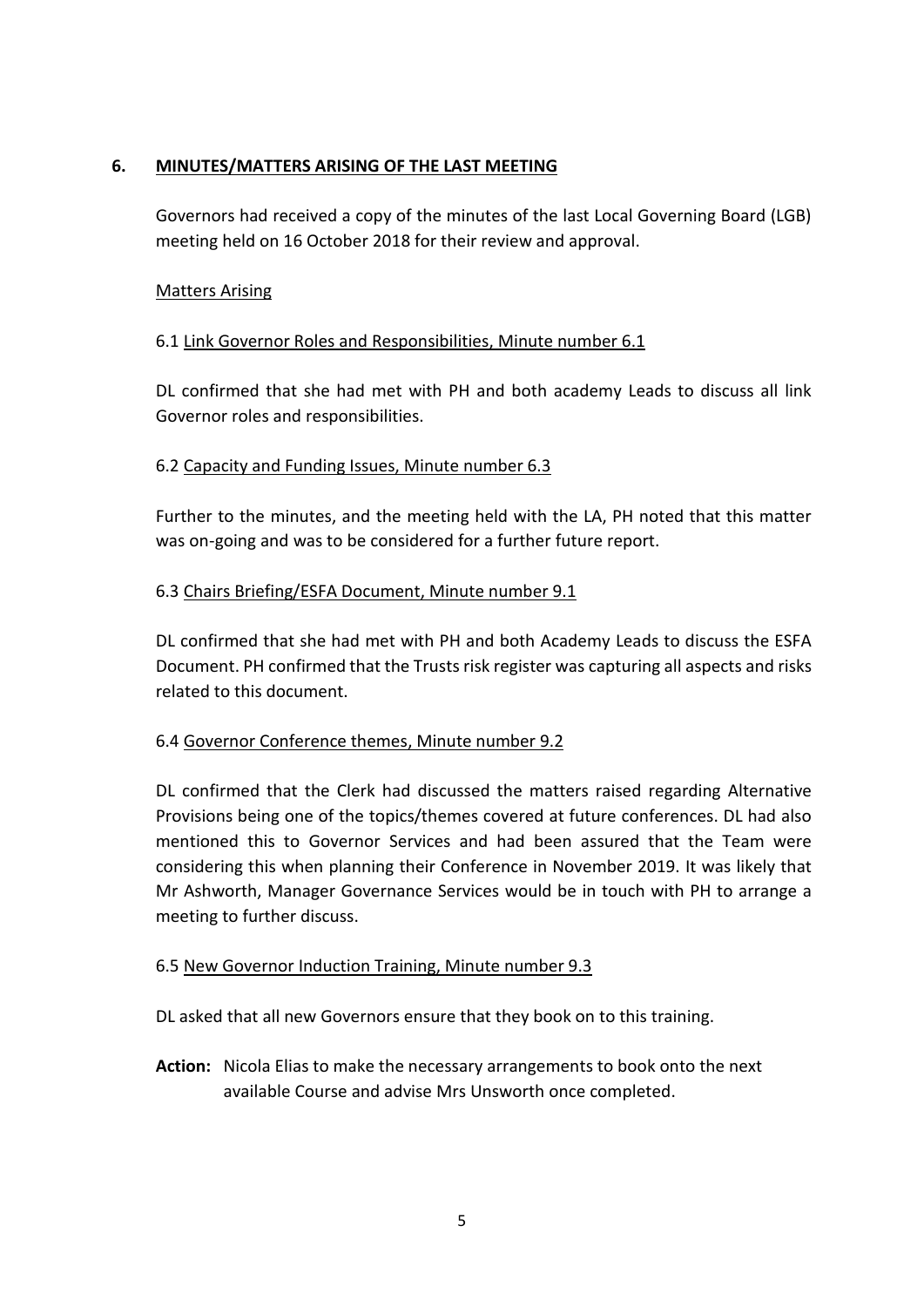### 6.6 Analysis of the Academies SEF, Minute number 10.1

PH confirmed that he had undertaken an analysis of the SEF's for both Academies. These had since been circulated to Governors for their information. PH noted that he felt that the SEFD's were very strong and the content had recently been validated by Ofsted inspectors.

## 6.7 Governor attendance, Minute number 17

PH confirmed that he had spoken to Lauren Beanland regarding her future intentions as a Governor and she had since decided to resign. Nicola Elias had recently been appointed as her successor as staff Governor.

## **7. NOTIFICATION OF ANY OTHER BUSINESS**

The following item of 'any other business' was reported:

- Ofsted Inspection

### **8. NOMINATED GOVERNOR REPORTS**

### 8.1 Chairs' Briefing

The Chair reported that she had attended the spring term Chairs' Briefing held on Monday 28 January 2019 where the following issues had been highlighted:

- **Spring term updates**
- Section 128 Checks
- Governance Services Privacy Notice
- Elected Governor Guidance
- School Complaints Procedure
- Training and Development

DL noted that the briefing was very informative and provided an opportunity to network with other Chairs. DL referred to the Complaints Policy noting that not all information presented was relevant for Academies but that it was good to be kept up to date with the changes that were taking place.

PH referred to the nature of the Alternative Provision (AP) and the type of complaints each setting may receive. It was noted that the provision had many parents that had been ex-students whom were subjected to their own challenges and behaviour issues and therefore complaints were slightly different in Alternative Provision settings. It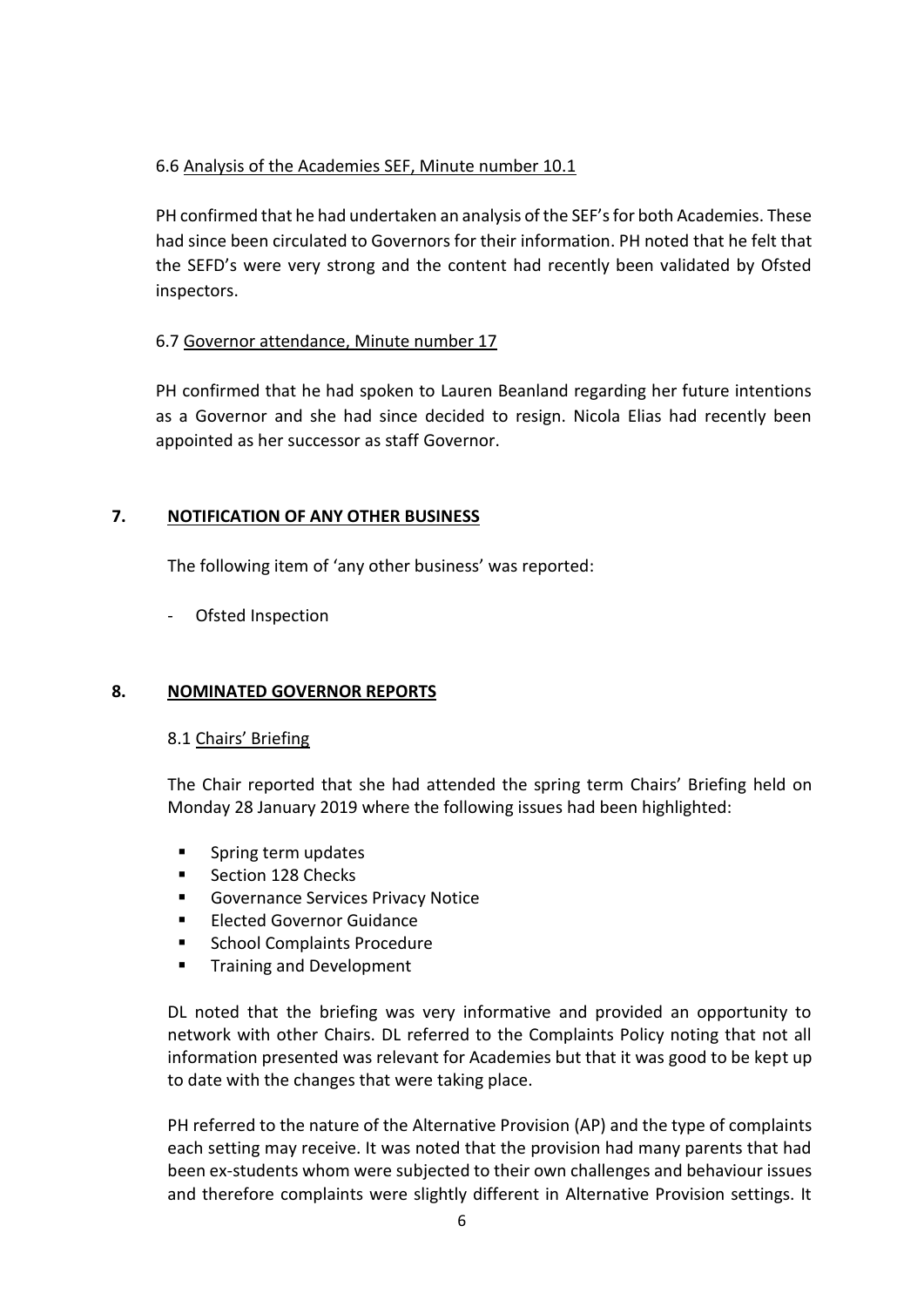was felt that the provision managed all 'complaints' at a low level effectively and were rarely escalated.

#### 8.2 Link Governors Report on Training / Recent Training undertaken

The Clerk reminded Governors that the 2018/19 Governance Training Programme was available on the Governor Exchange, noting that there were a number of new training opportunities available in the programme to assist governors in their role, taking into account national initiatives and changes in legislation.

The Link Governor requested that Governors advise her of any courses attended and completed.

DL noted all Governors had attended the in-house training at Lever Park and that this ought to be included on the training record.

DL had also attended the Chairs Briefing.

DS referred to the need for all Governors to access 'Prevent' Training. It was noted that this should have been completed by all Governors, as indicated by Ofsted Inspectors at their recent visit.

DL noted that the outcome of the skills audit would inform any areas requiring further training

DS stated that Financial oversight and links to local business were areas that were currently showing up as having a lower level of expertise but that a full evaluation would be done once all questionnaires had been returned.

#### **Action:**

- i) DS to circulate the online link for governors to access and complete the required Prevent Training course.
- ii) Governors to forward their certificate to Mrs Unsworth following completion of the Prevent Training Course.

#### 8.3 Nominated Governor Reports

Governors had received the following outcome reports from Governors following their visit to their link area of responsibility: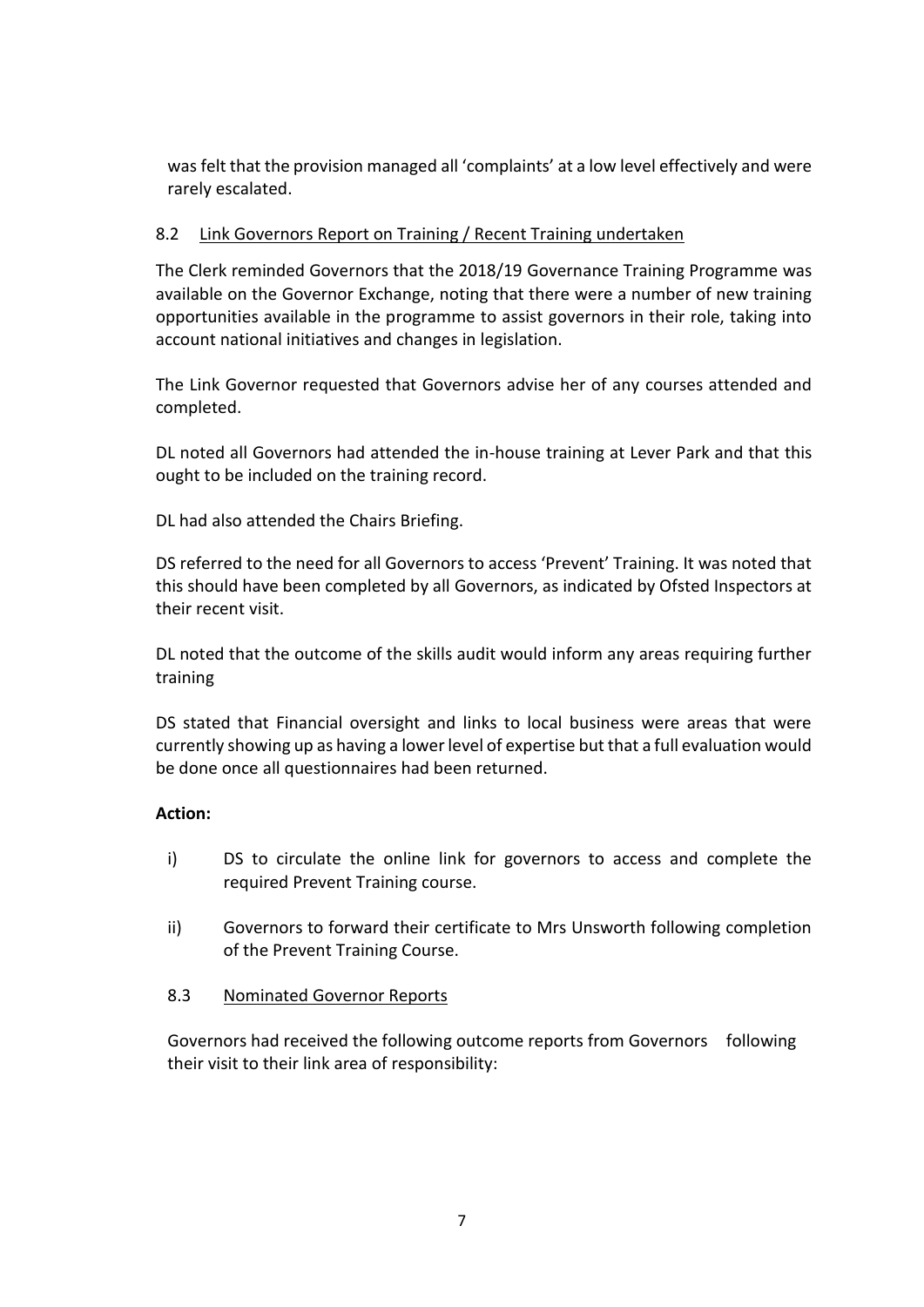#### 8.3.1 C Tye – Park School

CT reported that this visit had been very positive. He had offered some key points and recommendations such as the use of SIMS and tracking. Mark Hilton a Governor on the secondary LBG had been suggested as a means of support in this area.

HB reported that the system currently in place was quite labour intensive and the provision was looking to streamline in order to reduce the level of administration required but following review it was confirmed that this would not be cost effective given the small number of pupils to be inputted into SIMS. It was therefore felt that the systems in place were adequate and met the needs of the provision without added cost.

HB noted that it was good to know that the systems used were meeting the needs of the service.

CT informed Governors that the focus of his next visit would be around the SIP's visit.

### 8.3.2 C Tye – PLC

CT reported that this visit had also been very positive. A tracking system was now in pace to manage mental health issues as well as academic performance.

RC noted that she had raised the issue regarding a need for a softer approach and tracking of anxiety issues.

PH referred to the discussion with Ofsted inspectors regarding phase 1 being around resilience and mental health outcomes and phase 2 being focussed on academic outcomes. It was noted that Ofsted inspectors had been very understanding of the links between the two phases and the support that was provided. It was noted that they had been impresses with the systems in place and the importance of capturing the phase 1 outcomes.

#### **Mrs Ingham arrived at the meeting apologising for her late arrival.**

PH continued to discuss an example of a child that had stated that attendance to the provision was crucial for their well-being and could not manage without it. This highlighted the importance of the Phase 1 outcomes/softer skills approach.

PH confirmed that Ofsted Inspectors fully understood that progress was not just about academia and Phase 2 outcomes and how important it was to tailor the curriculum to meet the need of the pupils attending with a focus on both phase 1 and 2 outcomes equally.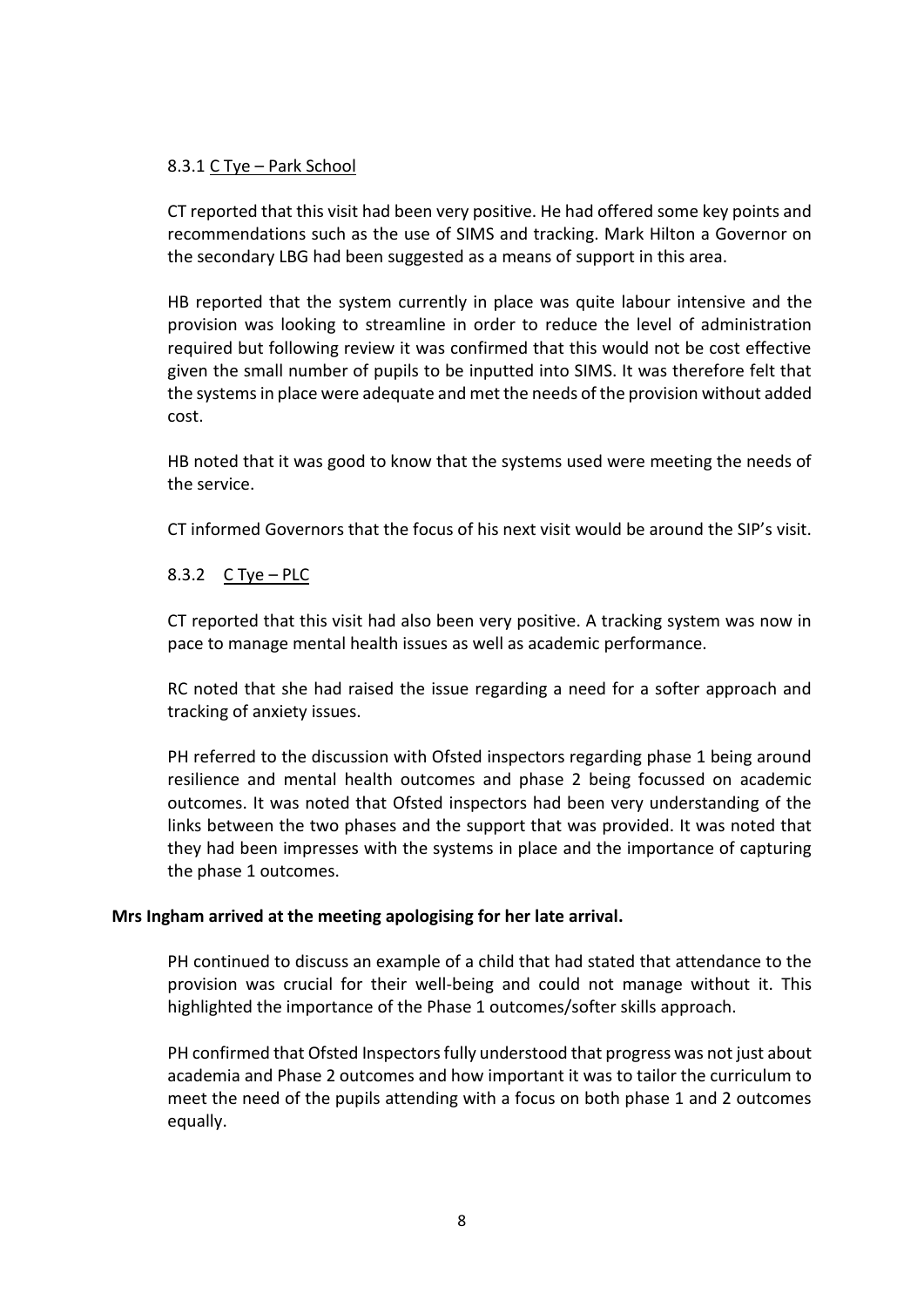### 8.3.3 E Swift – PPG at Park School

Mr Swift reported that his visit to Park school had been very positive and had been more of an information gaining exercise for him as opposed to a monitoring exercise of the provision.

### 8.3.4 Dee Luczka – Park School Presentation of Quality Mark /Nurture Award

DL reported that she had thoroughly enjoyed her visit to Park School and her time spent with the students. Representatives from Nurture UK were also visiting at the same time to present the school with the Nurture Award. They were very impressed with the setting and were also very complimentary of the provision offered.

The focus of the visit was around how we listened to the students and from the discussions held both the current students and ex-students still felt very well supported.

DL referred to her attendance to the Christmas Fair noting that she had been impressed with the number of ex-students attending.

HB explained that this event was an effective way for the pupils to experience work experience and dealing with the public as they did not have the same work experience opportunities as pupils attending main stream schools.

DL thanked the team for their time and noting that this had been a very positive visit with no recommendations for areas requiring improvement.

### 8.3.5 Ruth Crier – Park School Curriculum/SMSC

RC confirmed that it was good to see that many of the strategies and changes in respect of pupil well-being had been implemented into the timetable. RC had met with the Learning Mentor who had shown her some of the work undertaken by the young people whom were les engaged in lessons.

RC noted that she had also reviewed the recording methods that were used to track attendance, engagement and independence.

PH referred to the constant reference to well-being in the subject of Art which would not be recognised in mainstream settings.

RC noted that she had not recommended any areas requiring further development other than to continue with the good work that was currently being done.

PH commended the support and expertise provided by RC noting that one of the comments made by RC regarding 'well-being had been a positive addition' had been used within the SEF.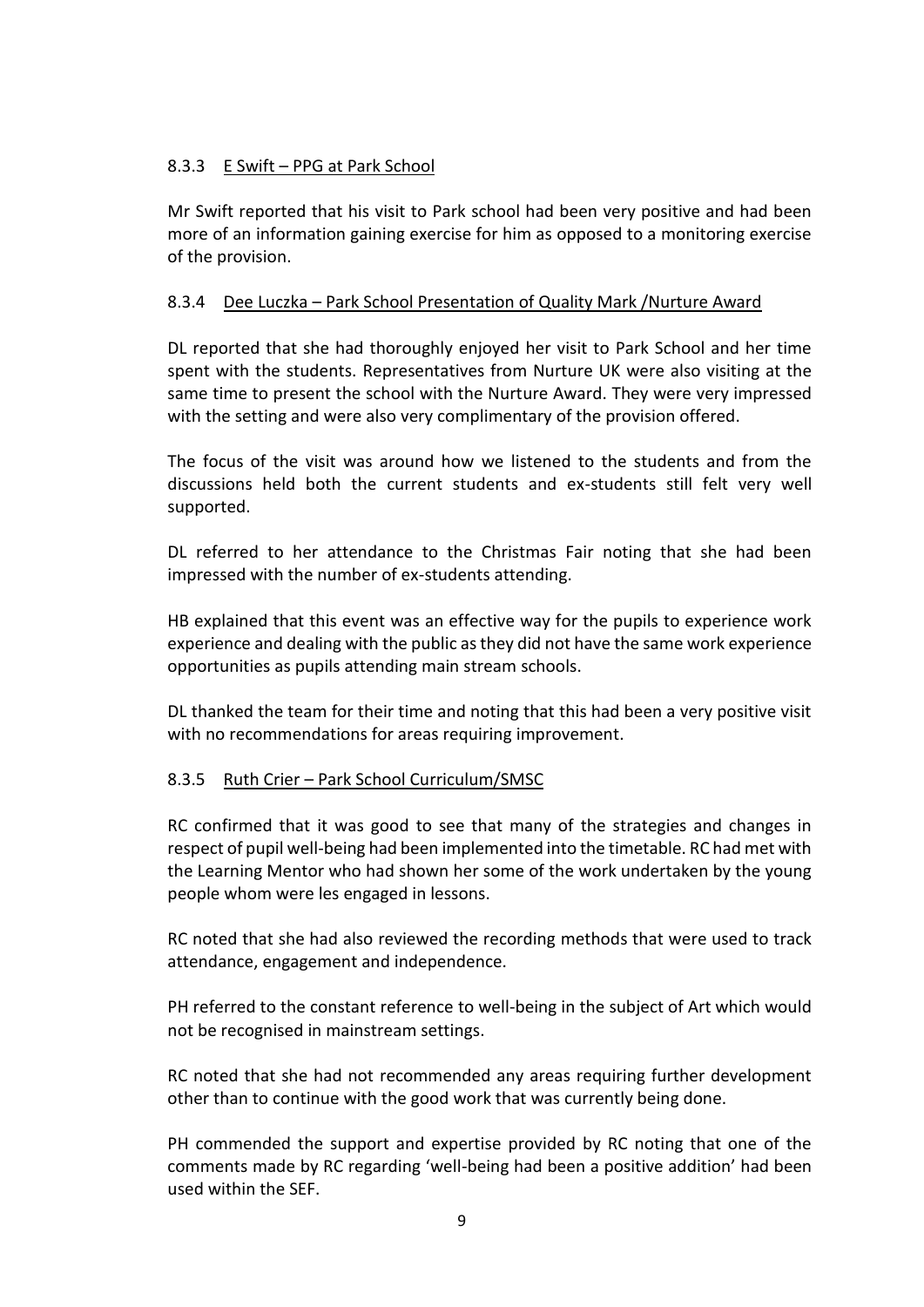DL and PH thanked Governors for their time and support and for providing the comprehensive reports.

### **9. CURRENT FINANCIAL POSITION (Confidential)**

The Local Governing Board having designated the details of discussion of this matter as Confidential under the Academies Articles of Association, this information is excluded from these minutes.

**Agreed:** That Governor's receive and note the information presented within the circulated financial report.

## **10. ACADEMY LEADS REPORT TO LOCAL GOVERNORS**

A copy of the Academy Leads report for:

- i) Park School
- ii) The Personal Learning Centre

had been circulated with the agenda papers for Governors review and information.

The Academy leads presented their reports to the Local Governing Board as follows:

### **Park School Teaching Service**

HB presented her termly report to the LGB. The circulated report gave an in-depth report of the following areas:

- Capacity and Pupil Movement
- Safeguarding
- SEND
- PPG Funding/Allocation
- Looked After Children
- Health and Safety
- Pupil Outcomes
- Pupil Attendance
- Quality of Teaching
- Personnel Issues
- Curriculum
- Stakeholder Satisfaction/Feed back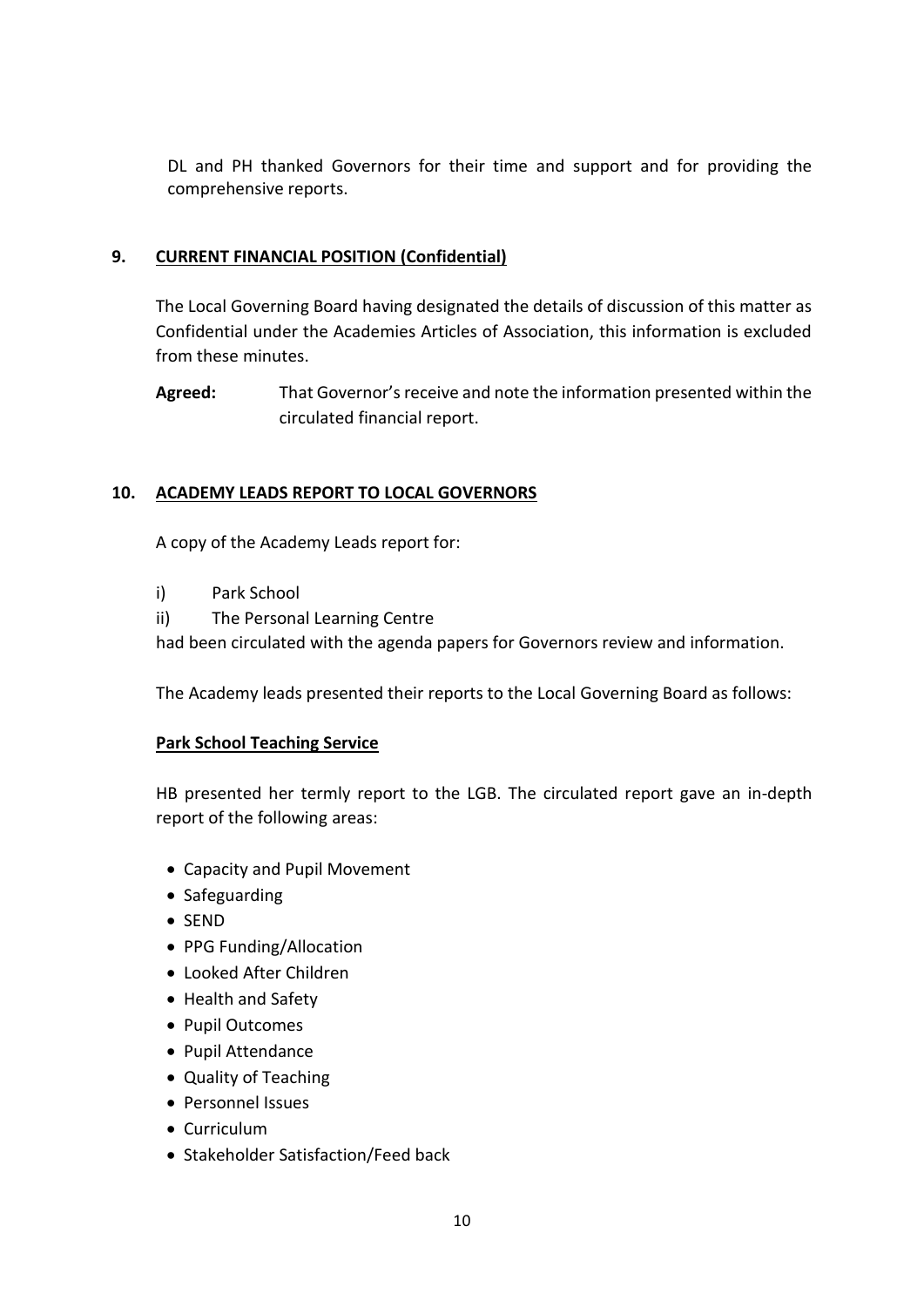Mrs Banks invited questions and also highlighted the following aspects of the report

### Capacity and Movement Outcomes/Key Performance Indicators

Mrs Banks highlighted the percentages of pupils making expected progress in the following areas:

- Phase 1 95%
- Phase 2 (Academic) 75%
- Engagement 88%
- Independence 805
- Attendance 77%

HB noted that attendance reporting continued to be challenging as pupils did not attend on a full-time basis. It was noted that progress had still been made despite the attendance recorded on SIMs at only 34%.

Governors were in informed that First Aid incidents were very apparent in this setting due to pupils self-harming. There were also a significant number of Child Action meetings due to the nature of the setting.

The Chair thanked Mrs Banks, on behalf of the LGB for her comprehensive report and asked that thanks be conveyed to her team for their hard work, dedication and commitment in the work they undertake.

### **The Personal Learning Centre (PLC)**

Mrs Gregory presented the termly report to the LGB on behalf of Mrs Woosey. The information provided gave an in-depth report of the following areas:

- Pupil Premium Grant Allocation
- Capacity and Pupil Movement
- Safeguarding
- SEND
- Health and Safety
- Pupil Outcomes
- KPI Group Data Autumn 2017 and 2018
- Data for new Groups introduced in Autumn 2018
- Commentary
- Personnel Issues
- Staff Training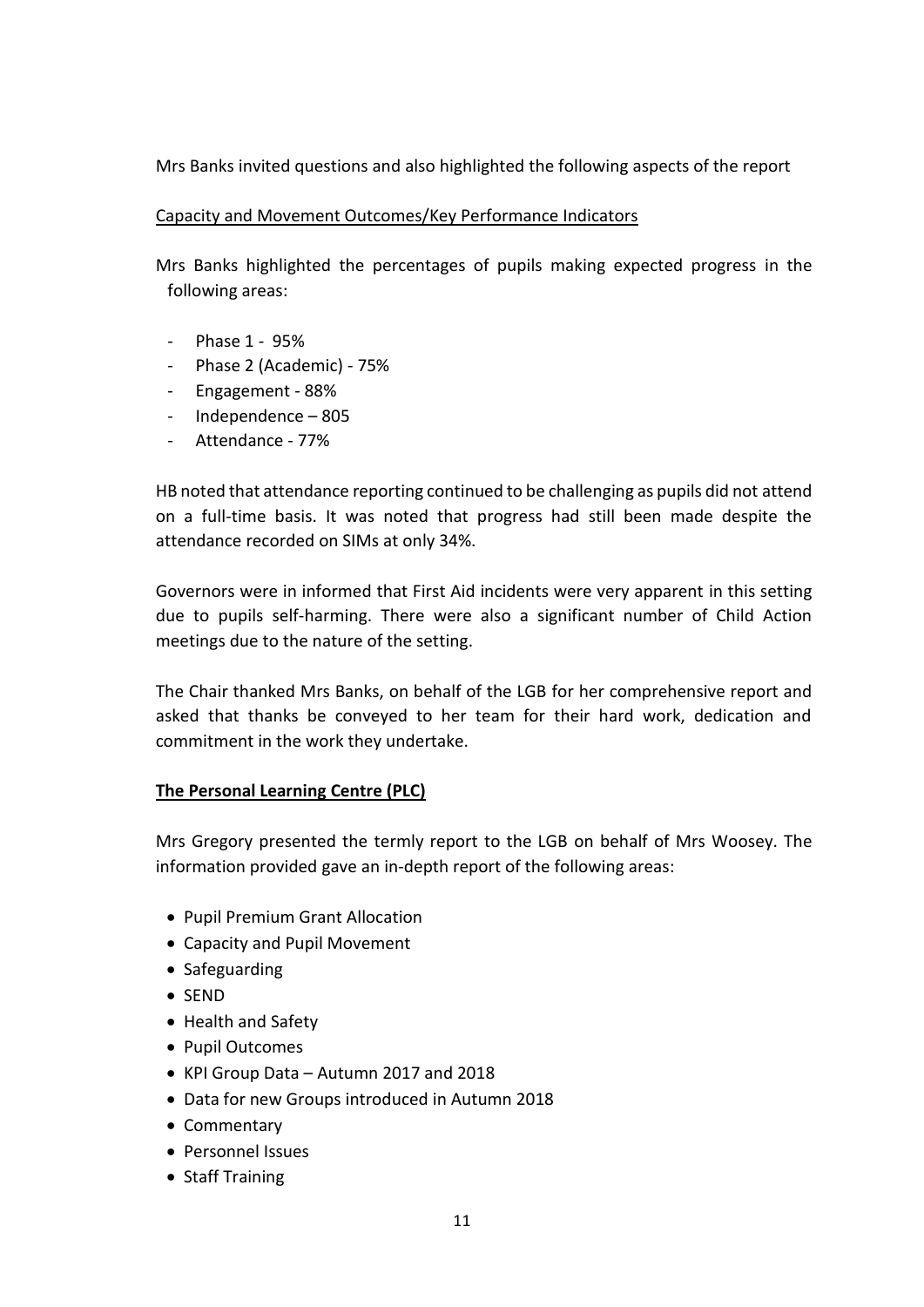- Teaching and Learning
- Stakeholder Satisfaction

DL referred to the data provided within the report noting that she thought this provided a very clear and concise reflection with clear lines of evidence to show the progress that was being made.

PH referred to the question of 'what success looks like in Alternative Provisions'. It was noted that Ofsted Inspectors had recently undertaken an inspection of the PLC and been very pleased with both the Phase 1 and Phase 2 Outcomes. They had understood that with the nature of the setting, academic progress was not always possible, but that progress could still be made at Phase 1 level. It was also recognised that data did not always capture a true picture of progress.

Governors were informed that the curriculum design in place was good but a lot of the work that was done was 'hidden' and the staff could not do anymore that they are already doing to support the students in their care. This was also reflective in the case studies that were completed.

DL commended the PLC setting and the staff team referring to a colleague having recently viewed the provision and noted how impressed they had been with the provision offered.

JG referred to positive comments made by Ofsted Inspectors in respect of the challenges that the team provided for the students that were feeling very low and the systems in place for capturing the progress made.

PH emphasised that each pupil came with their own challenges and for some pupils' success was not about achieving well academically it was about achieving a quality of life skill.

A Governor asked what strategies had been put in place to achieve a 6% increase in pupils' attendance since the Autumn term.

JG explained that staff had transported pupils into the unit to ensure that they attended.

PH commended the work undertaken by both Academy leads and their staff teams.

The Chair thanked Josephine Gregory for presenting the report on behalf of Mrs Woosey and asked that thanks be conveyed to Mrs Woosey for her thorough and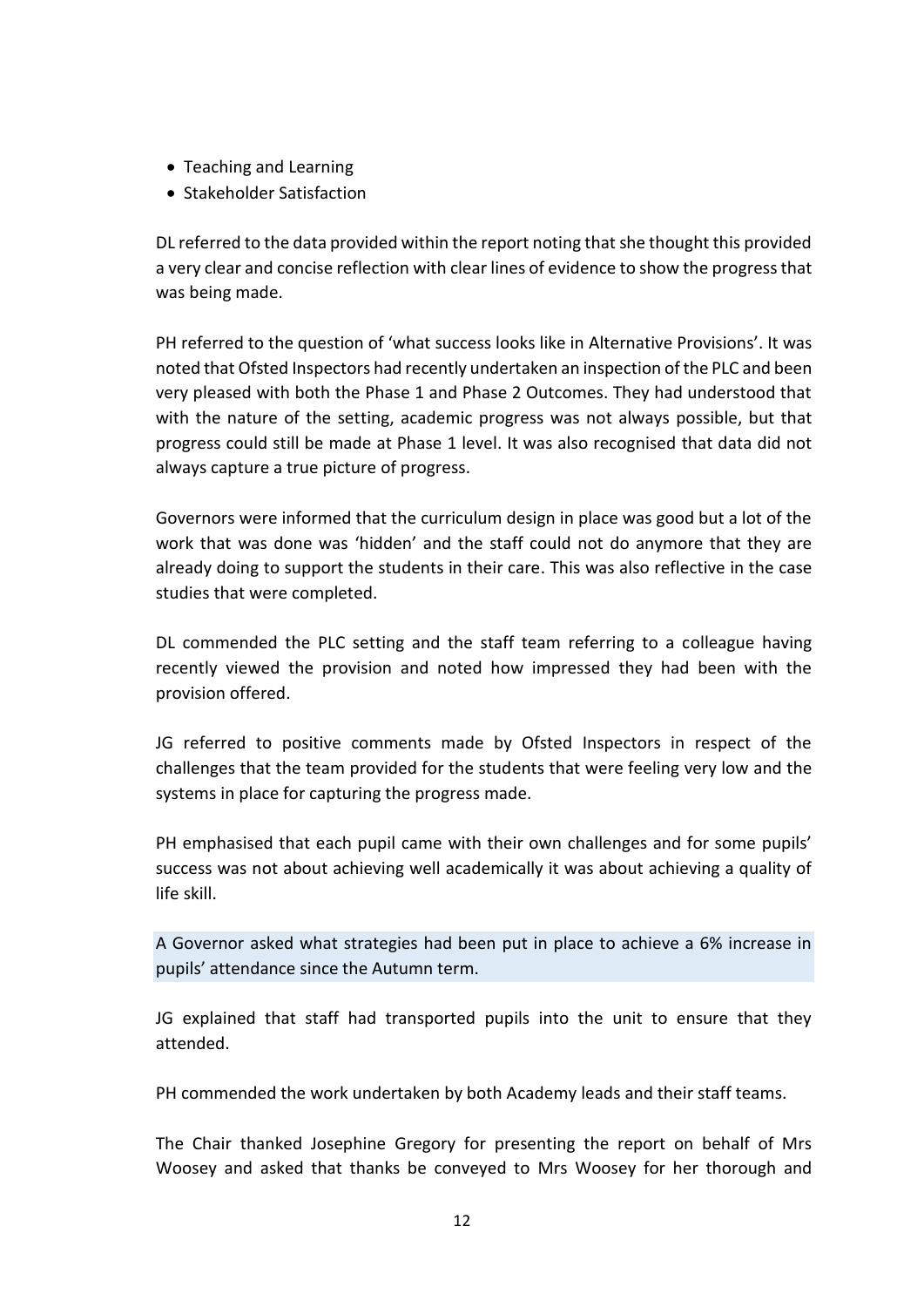comprehensive report and to all staff within her team for their hard work, commitment and dedication to their roles.

## 10.1 Review and Approval of the Academies Self-Evaluation (SEF) and Improvement/Development Plan (SDP)

Governors had previously received copies of the SEF and SDP for both the PLC and Park School.

**Agreed**: That the progress on the SEF/SDP for both Academies be noted.

#### 10.2 Visit by School Improvement Professional (SIP)

The Chair asked if there had been any visits to the Academy since the last meeting.

The Academy Leads confirmed that the School Improvement Professional had undertaken a visit since the last meeting and that they would circulate the outcome reports to Governors for their review and information.

**Action:** HB and AW to circulate the outcome reports following the most recent Link professionals visit to each Academy.

### 10.3 Termly report on Children Looked After

#### Park School

Mrs Banks had reported that there was one 'Looked after Child' on roll at Park School as part of her circulated report. It was noted that the necessary support strategies were in place for this child.

#### PLC

Mrs Gregory confirmed that there were three 'Looked After Children' on roll within the PLC and that the necessary support strategies were in place for each child.

**Agreed:** that the termly report on the provision for Children Looked After at both academies be received and noted.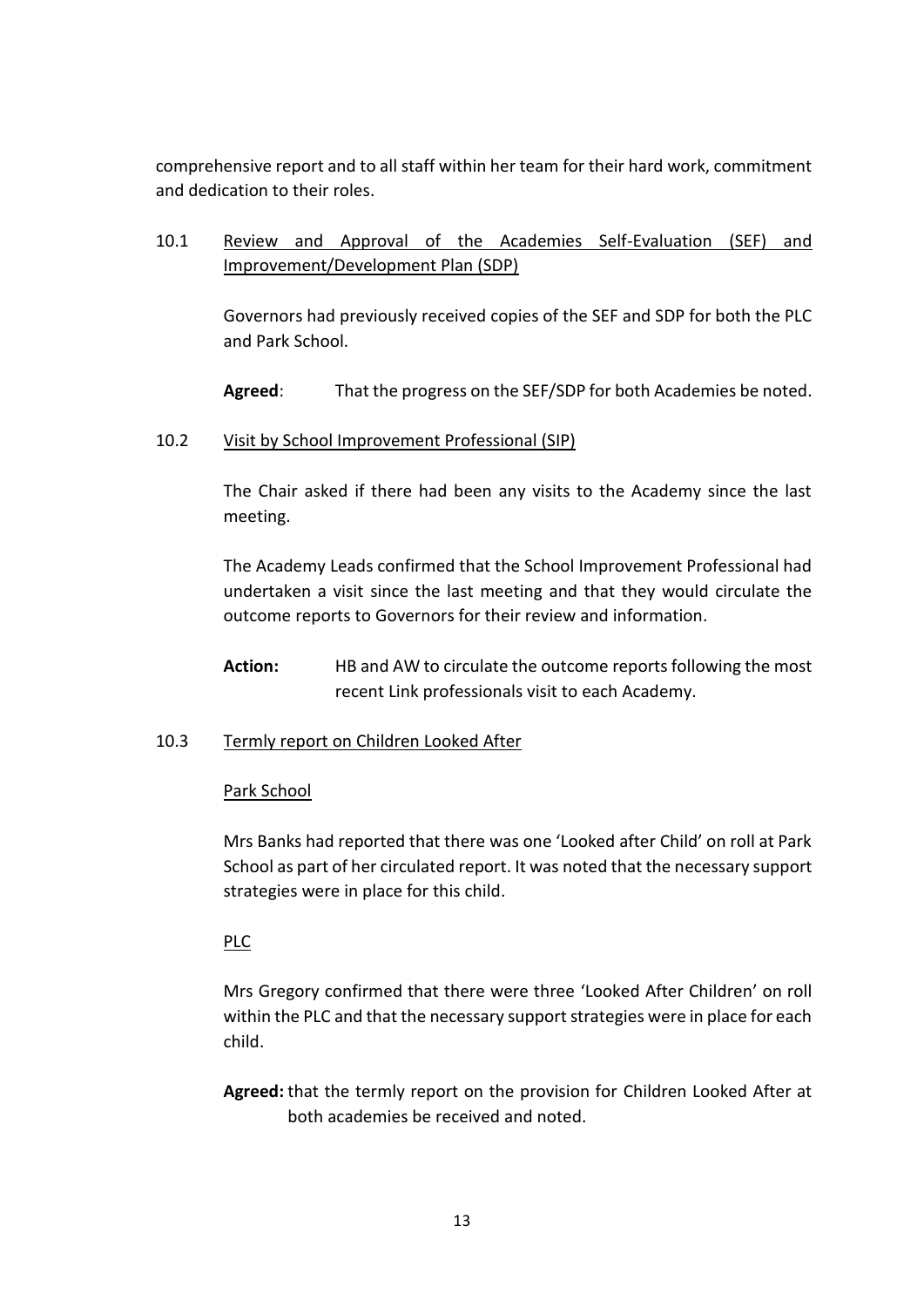#### 10.4 Termly Report on Attendance and Children Missing Education

#### **Attendance**

The Chair confirmed that Governors had received information in respect of attendance within each of the Academy Leads circulated reports.

#### **Children Missing Education**

The Chair confirmed that Governors had received information in respect of Children Missing Education within each of the Academy Leads circulated reports.

**Agreed:** That the report on attendance and 'Children Missing Education' for both settings be received and noted.

#### 10.5 Pupil Premium Report (PPG) 2018/19 allocation

The Chair confirmed that reports in relation to the Pupil Premium funding received for the 2018/19 had been provided by both Academy Leads as part of their circulated reports.

- **Agreed:** That the report in respect of the PPG funding for both academies be received and noted.
- 10.6 Performance Information Report

The Chair confirmed that Performance information had been provided by both Academy Leads as part of their circulated reports. There was no further information to be reported.

**Agreed:** That the information in respect of performance be received.

#### **11. POLICY REVIEWS/APPROVALS**

Governors had received the following Policies for their review and approval:

- Safeguarding Policy Park School
- Safeguarding Policy PLC
- Health and Safety Policy Park School
- Health and Safety Policy PLC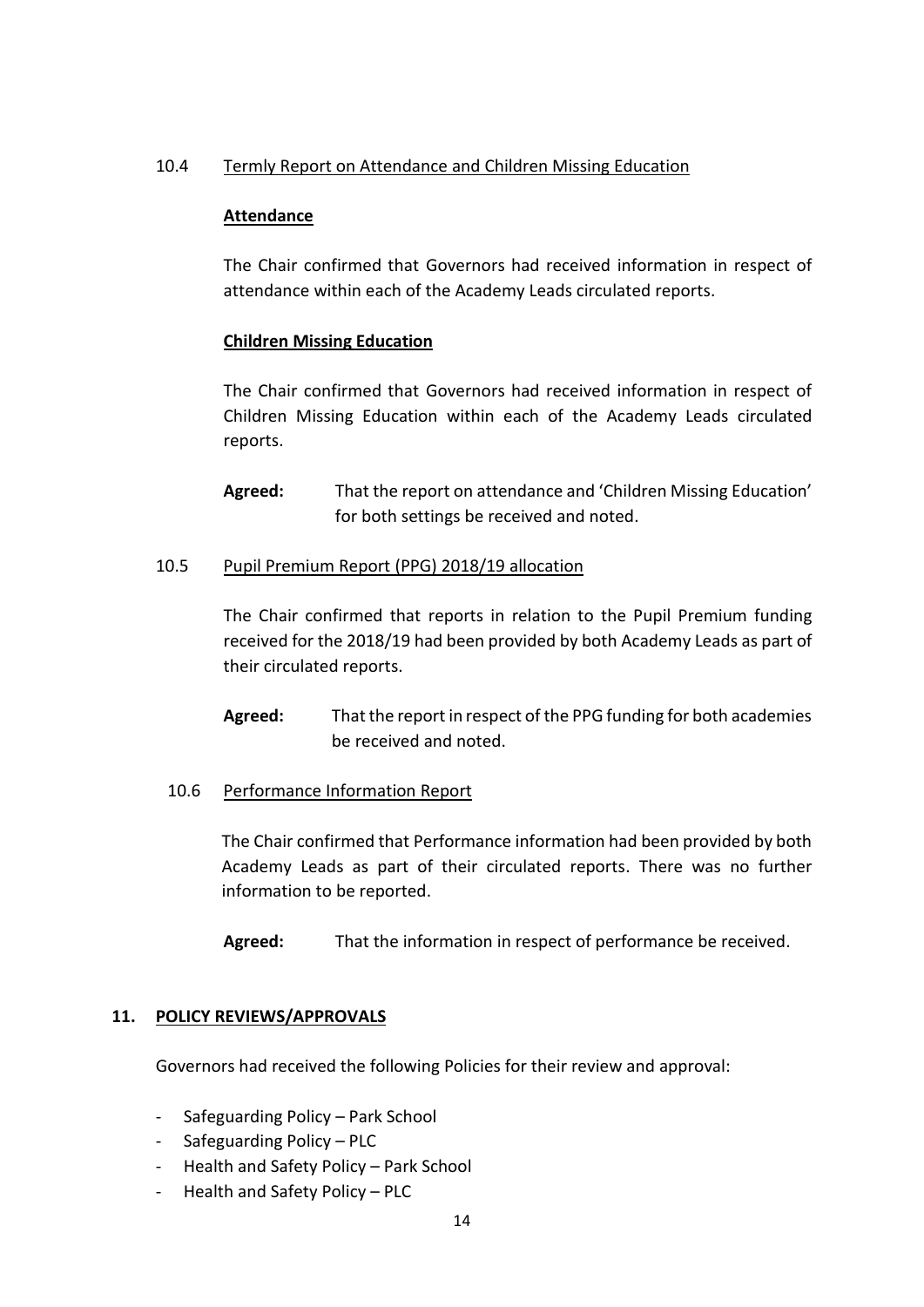DS reported that the only changes to the safeguarding Policy had been that any reference to 2015 be amended to 2018 as recommended by Ofsted Inspectors.

A Governor asked if the content of the policy reflected the recent updates to the Keeping Children Safe in Education document – 2018.

DS confirmed that the policy was confident that all the necessary changed had been applied and that the policy had been reviewed across the Trust.

**Agreed**: That Governors approve the updates to the policies as listed above.

## **12. SKILLS AUDIT**

Mr Smith referred to the skills audit questionnaire circulated earlier in the meeting and hoped that all Governors would have completed in order to return it to him before they left the meeting. Governors were informed that an analysis would be undertaken, and the outcome would be circulated to all Governors later this week.

### **Action:**

- i) Governors to complete the skills audit questionnaire and return it to DS at the end of this meeting.
- ii) DS to undertake and analysis of the completed skill audit questionnaires and circulate the outcome to all Governors later this week.

### **13. APPRAISAL PROCEDURES**

The Clerk referred to the autumn term 2018 meeting at which Governors had been informed that the Board were required to receive an anonymised written report from the Academy Leads on the impact of appraisal procedures and School Improvement in the school year 2017/18 following completion of the Performance management process.

It was noted that it had been discussed that the Academy Leads were to discuss their recommendations with Mr Hodgkinson for submission to the relevant Trust Committee for their approval.

At the Autumn term meeting, Mr Hodgkinson had reported that Mr Tony Purcell and Mrs Luczka were to meet with the Academy leads on 6 November 2018 to review the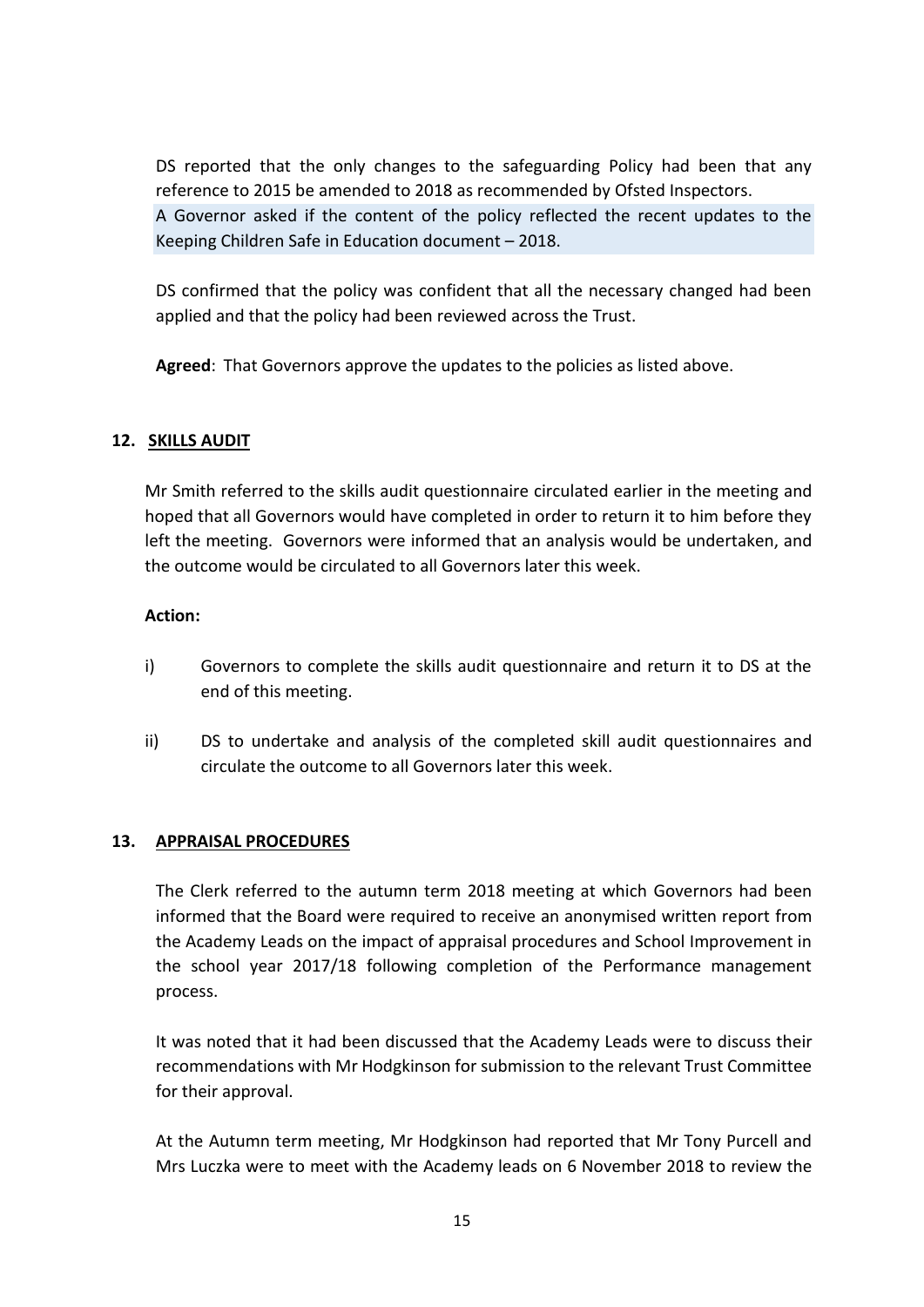appraisal targets for 2017/18. The recommendations made would be submitted to the relevant Trust Committee for approval.

PH confirmed that the necessary appraisal procedures had been completed and approved at Trust level.

PH noted that he would circulate a full report to the DL as Chair and asked Governors if they were happy to delegate responsibility to DL to raise any questions if required thereafter. This was agreed.

## **14. EVACUATION/INVACUATION PROCEDURE**

### 14.1 Park School – Autumn term report

HB reported that an evacuation drill had been carried out on 20 September 2018 in 57 seconds. An Invacuation drill had been carried out on 20 September 2018 in 27 Seconds as detailed within her circulated report.

### 14.2 Personal Learning Centre – Autumn Term Report

The Chair confirmed that AW had reported in her circulated report that the PLC had undertaken an evacuation drill on 4 October 2018 in 2 minutes 45 seconds.

A spring term 2019 invacuation drill had been held on 31 January 2019 in 56 seconds

### **Action:**

- i) HB to make the necessary arrangements to hold a Spring Term Evacuation/Invacuation drill before the end of this term, with a report back to the LGB the Summer Term 2019 meeting.
- ii) AW to make the necessary arrangements to hold a spring term evacuation drill before the end of the current term with a report back to Governors at the summer term 2019 meeting.
- **Agreed:** That the evacuation/Invacuation Report for both settings during the Autumn term 2018 be received.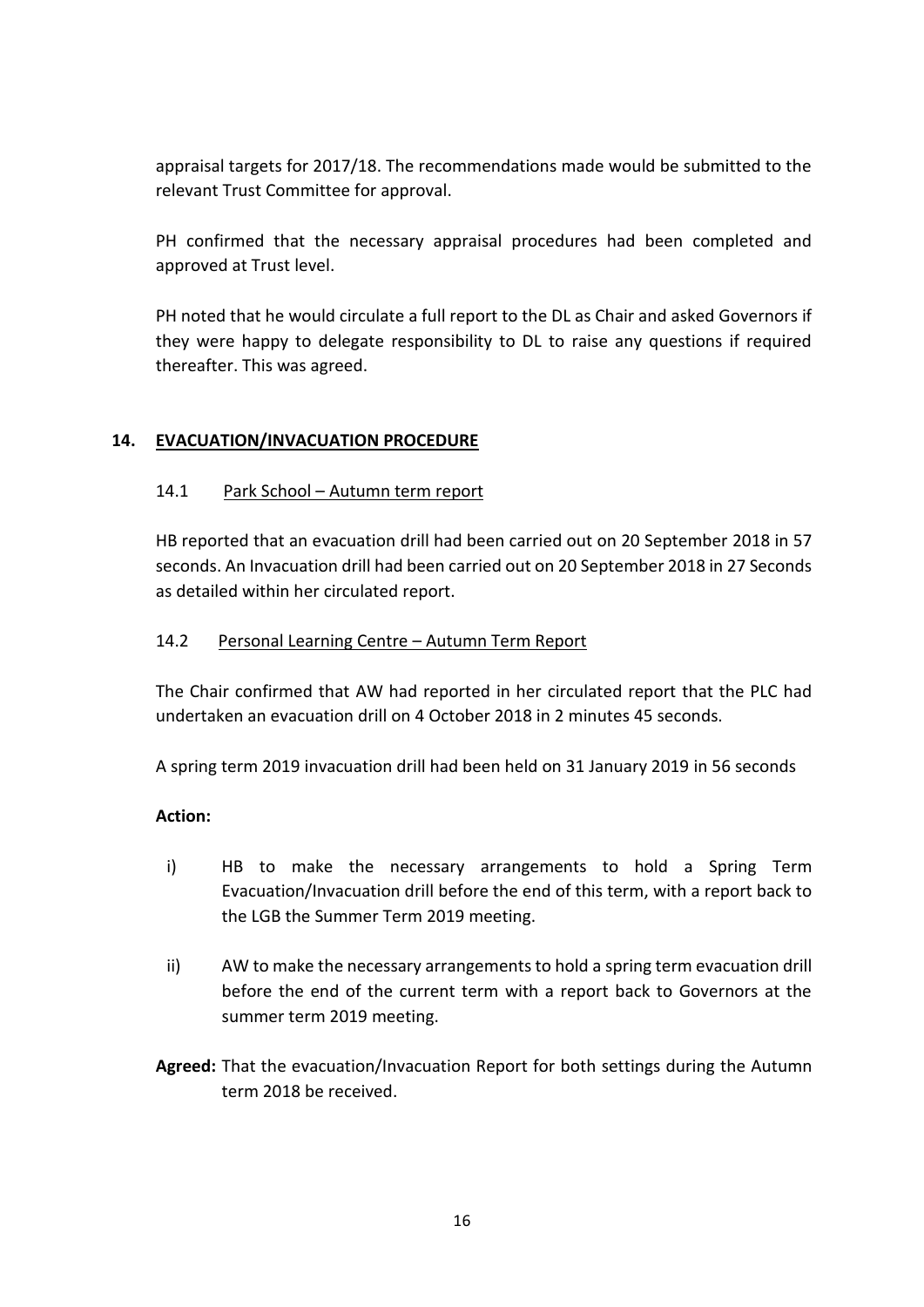#### **15. WEBSITE COMPLIANCE**

AG confirmed that she had undertaken a review of the academies website and would forward her report to DS for his review and information and action as required.

DS noted that at the recent Ofsted inspection, the inspectors had been very keen to review the website and had some requested minor changes including wording on the PPG report and dates on policies to be completed before a specified time on that day.

DS confirmed that their recommendations were carried out and could confirm that the website in respect of the PLC was fully compliant.

DS noted that he planned to undertake a further review of the area for Park School to ensure that this was also compliant

### **Action:**

- i) AG to forward her report to DS for his review, information and action as required.
- ii) AG to continue to undertake termly reviews of the website for the Medical Academy prior to each termly LGB meeting, to ensure continues compliance, with a report back to Governors at each meeting thereafter.

### **16. SECTION 128 CHECK FOR MAINTAINED GOVERNORS**

The Clerk referred to the briefing note that had been circulated with the agenda papers and reported that in September 2018 a further revision was made to Keeping Children Safe in Education guidance which gave an additional recommendation for maintained school to undertake a section 128 check for their governors. It was noted that Academies, Free schools and independent schools were already required to undertake this check as detailed in the Academies Financial Handbook.

Governors were informed that a section 128 direction prohibits or restricts a person from taking part in the management of an independent school, including academies and free schools.

The requirement for all maintained governors, academy members, trustees and local governors to undertake an enhanced DBS check on appointment continues. Those that have any unsupervised contact with children, must, in addition, have a barred list check.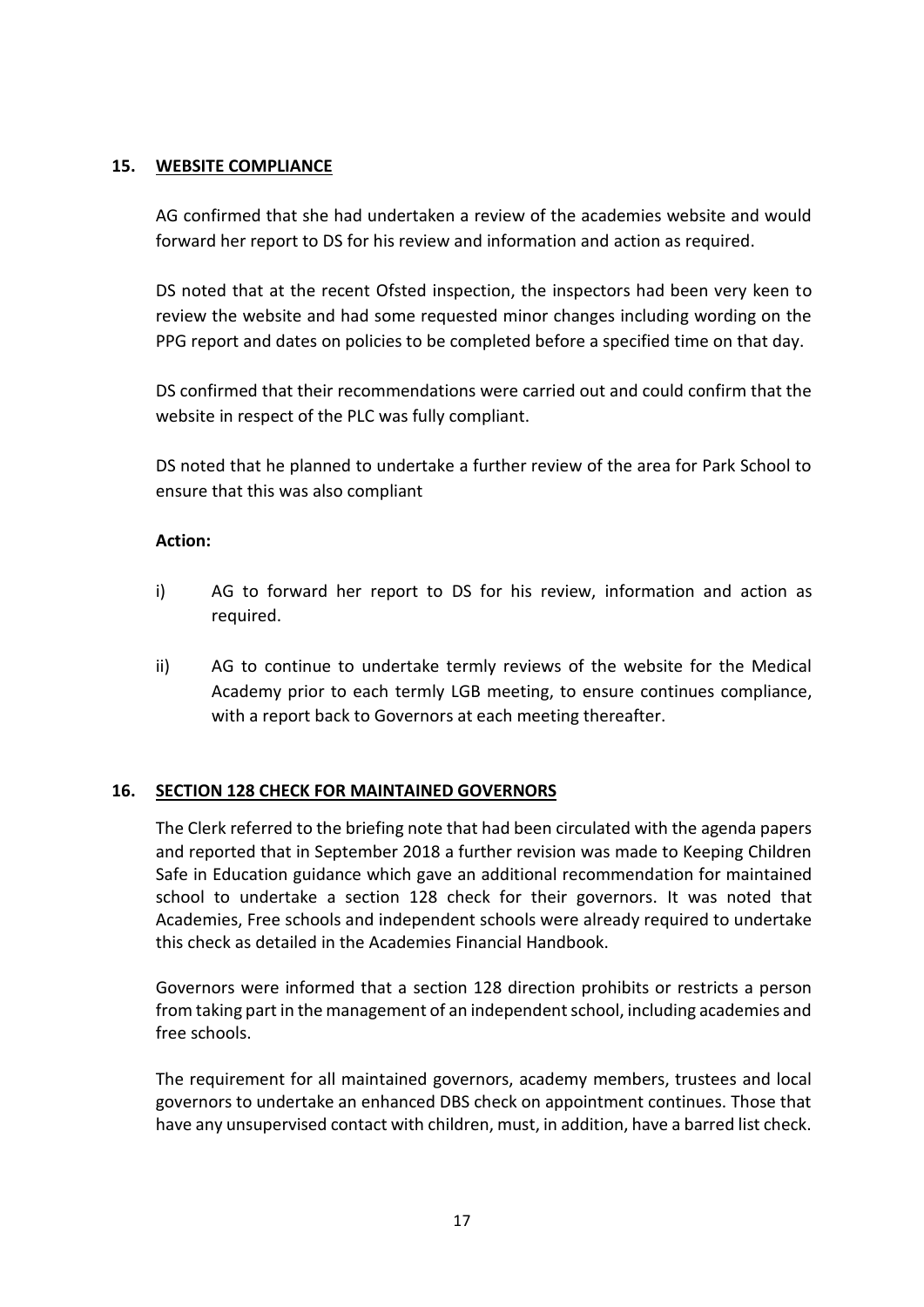The Clerk advised that a Section 128 check may be undertaken by a specified user at the school logging onto the Secure Access/DfE Sign-in Portal via the Teacher Services' web page.

It was noted that all DBS and section 128 checks should be recorded in the school's single central record.

The Clerk asked that the section 128 check was currently being undertaken by the Academy. DS and JS confirmed that section 128 checks were carried out across the Trust.

**Agreed:** That a section 128 check continue to be undertaken for all existing and new Local Governors on appointment and that these be recorded in the Academies single central record.

## **17. SCHOOL COMPLAINTS PROCEDURE**

The Clerk referred to the briefing note that had been circulated with the agenda papers noting that this was not really aimed at Academy settings but had been included for information

It was reported that the Department for Education (DfE) had issued further departmental guidance to assist maintained governing boards in understanding their obligations and duties in respect of complaints made against their schools. The nonstatutory guidance titled *'Best Practice Guidance for School Complaints Procedures 2019'* was for maintained schools only. Further information and a link to the Departmental guidance can be gained directly from the DfE or via the 'Updates, News and Resources' section on the Governor Exchange website.

The Department had also published a non-statutory model policy, in addition to the serial complaints policy. The Governance Services Team are therefore not proposing to reissue a Local Authority model policy.

When governing boards were reviewing their policy, it was recommended that they ensure it includes:

- A clear structured process with guidance on how to appeal each stage
- Clear timescales throughout the process
- Guidance on how the complaint will be investigated and by whom
- Guidance on specific complaints about the Head Teacher, Chair of Governors or the Governing Board.
- How to manage unreasonable and persistent complaints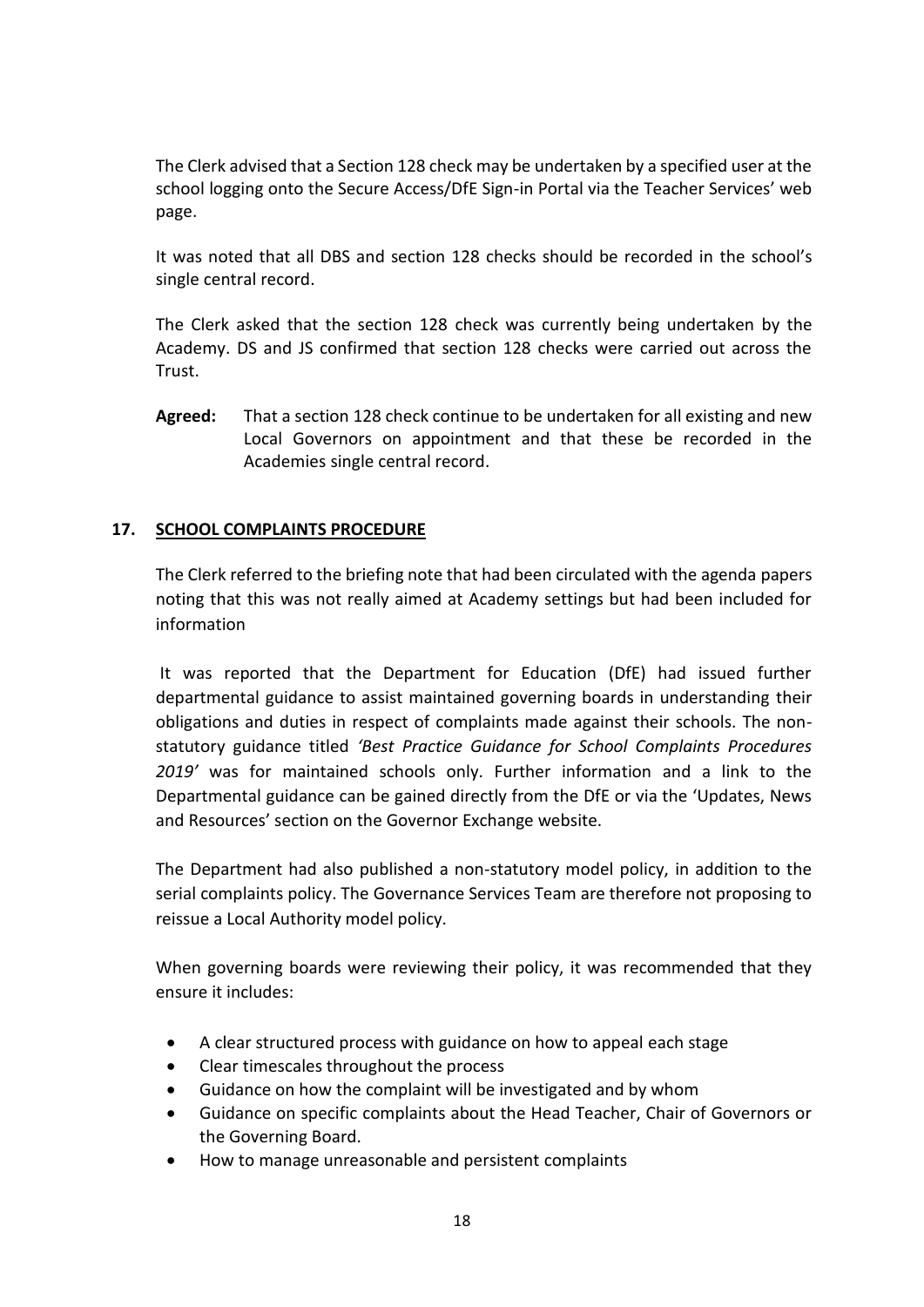The Clerk reported that the Governance Services Team would be taking the model policies to the next meeting of the Bolton Primary Head Teacher Policy, Planning and Resources Group in the spring term. The group would be reviewing both the DfE model and previous LA model procedures and provide further recommendations for governing boards to consider.

**Action:** That the LGB continue using their current Policy and await further guidance from Bolton Primary Head Teacher Policy, Planning and Resources Group.

## **18. ELECTED GOVERNOR GUIDELINES**

The Clerk referred to the briefing note that had been circulated with the agenda papers for Governors review and information.

It was reported that the Local Authority was the appropriate authority for maintained community, community special and voluntary controlled schools and as such must make all necessary arrangements for the election process for parent and staff governors.

Maintained voluntary aided schools, academies and free schools are free to determine their own procedures; however, many choose to follow and adapt the local authority model.

Parent and staff governors were represented on governing boards by a process of election.

The guidelines allow schools to better inform all prospective governors about the role of a governor and the commitment required especially in terms of attendance and training. The guidance provides for information on the eligibility criteria for both staff and parent governors, terms of office and nomination and election procedures. Model letters and ballot forms are also included to provide further assistance to schools and ensure processes are managed effectively.

The guidelines have been updated to provide current guidance related to:

- The definition of 'parental responsibility' in line with DfE guidance
- Minor amendments regarding necessary pre-appointment procedures.
- **Agreed:** That the Local Governing Board note and approve the revised Elected Governor Guidelines for use by the school for all future parent and staff governor elections.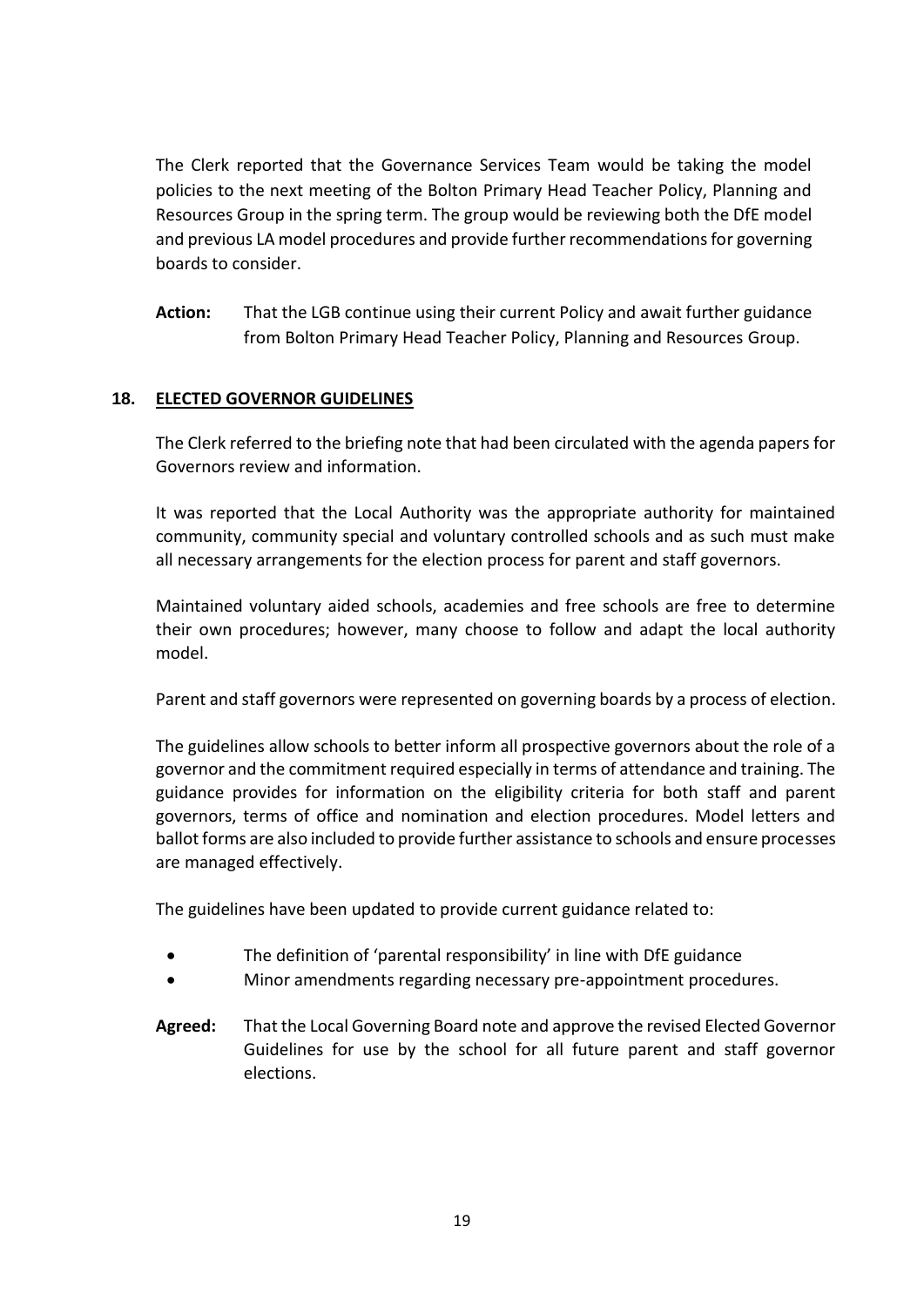#### **19. SCHOOL TERM AND HOLIDAY DATES 2019/20**

Governors were informed that the Trust had approved the school term and holiday dates for 2019/20. It was noted that the dates had been agreed in line with the discussions held with other Secondary Head Teachers.

DS noted that the dates had been published on the website and could be accessed under the 'about us' tab.

**Agreed:** That Governors review the website and note the dates published.

#### **20. DATES OF NEXT LOCAL GOVERNING BOARD MEETINGS**

**Agreed:** That the meeting dates for the remainder of the 2018/19 academic year be as follows:

**Summer Term:** Tuesday 4 June 2019 at 4pm at The Forwards Centre

#### **21. CONSENT TO ABSENCE**

**Agreed:** That Governors consent to the absence of Alison Bottomley, Ian Doughty and Alison Woosey.

#### **22. ANY OTHER URGENT BUSINESS**

#### 22.1 OFSTED Inspection (**confidential)**

The Local Governing Board having designated the details of discussion of this matter as Confidential under the Academies Articles of Association, this information is excluded from these minutes.

#### **23. CONFIDENTIALITY**

- **Agreed:** That in accordance with the Academy's Memorandum and Articles of Association, the following matter(s) be designated as confidential, thereby excluding the information from that which is to be made available to any interested persons:
	- the discussions held in respect of minute number 9 and the matters discussed and recorded at minute number 22 above.